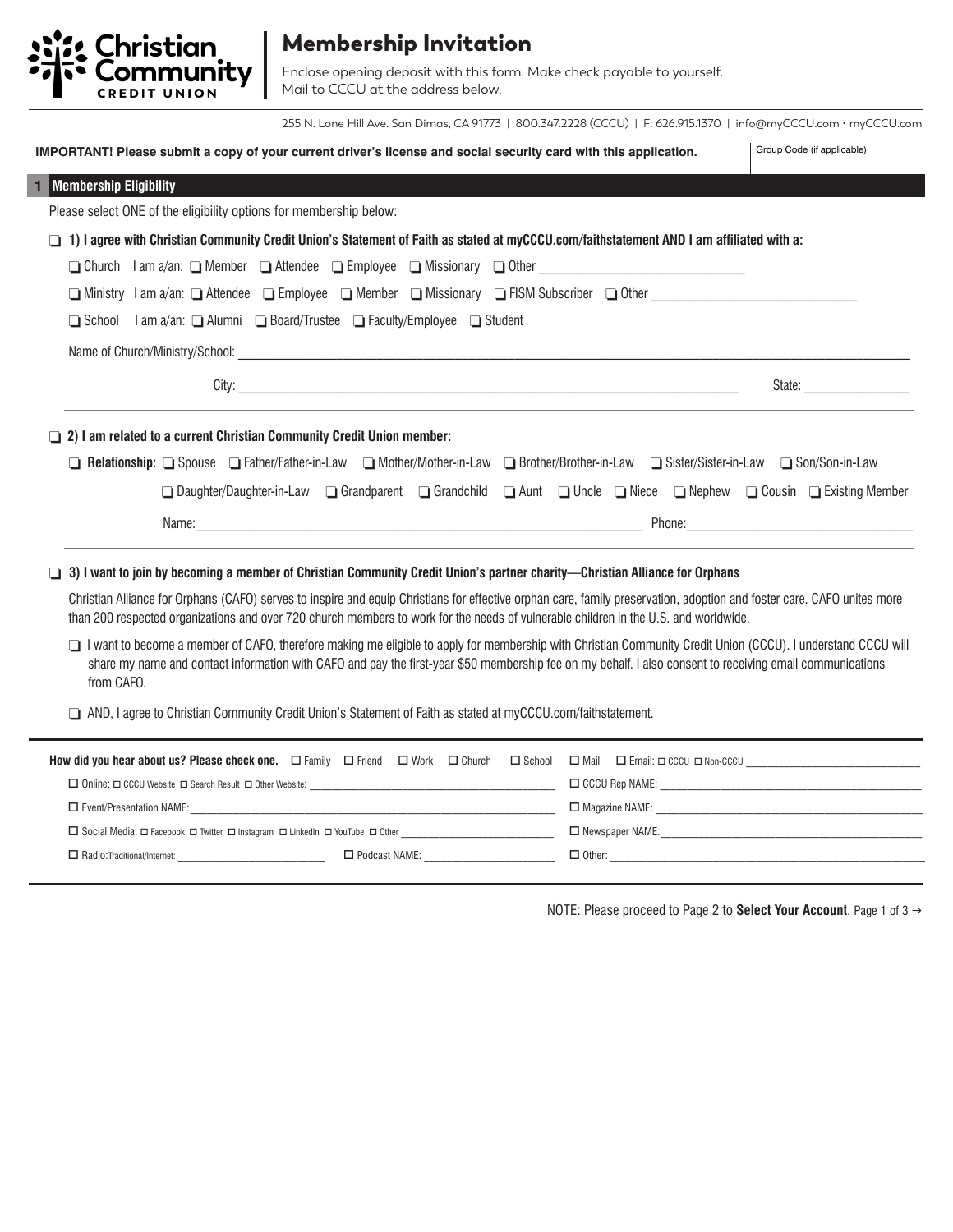| Select Your Account(s) (For current rates visit myCCCU.com/rates)                                                                                                                                                                                                                                                                                                                                                                                                                                                                                                                                                                                                                              |              |        |  |  |
|------------------------------------------------------------------------------------------------------------------------------------------------------------------------------------------------------------------------------------------------------------------------------------------------------------------------------------------------------------------------------------------------------------------------------------------------------------------------------------------------------------------------------------------------------------------------------------------------------------------------------------------------------------------------------------------------|--------------|--------|--|--|
| □ CHECKING (no monthly fee) \$100 or more to open. Get a Visa Check Card that earns one CURewards point for every<br>\$2 in purchases. If you do not qualify for a Visa Check Card, you may receive an ATM Card.                                                                                                                                                                                                                                                                                                                                                                                                                                                                               | \$           |        |  |  |
| □ CHECKING PLUS (earns interest) \$100 or more to open. Get a Visa Check Card that earns one CURewards Point for every<br>\$2 in purchases. If you do not qualify for a Visa Check Card, you may receive an ATM Card. Variable rate account. Earns interest<br>when daily balance is \$1,500 or more. No monthly fee with Direct Deposit; otherwise, a \$10 monthly fee applies when daily balance<br>falls below \$1,500 at any time during the month.                                                                                                                                                                                                                                        |              | \$     |  |  |
| □ SAVINGS <sup>1</sup> □ ATM Card \$100 or more to open. Variable rate account and the APY could change after the account is opened.<br>\$5 monthly fee applies when the daily balance falls below \$100 at any time during the month.                                                                                                                                                                                                                                                                                                                                                                                                                                                         |              | \$     |  |  |
| □ WELCOME CERTIFICATE - 18 Months \$500 minimum, \$250,000 maximum per member. New money only? At maturity, the certificate<br>will renew into a 12-month term share certificate at the prevailing rate. A penalty will be imposed on early withdrawals from certificates.                                                                                                                                                                                                                                                                                                                                                                                                                     |              | \$     |  |  |
| □ LIQUID CERTIFICATE <sup>1</sup> - 15 Months \$2,000 minimum, \$250,000 maximum. New money only? No penalty for withdrawals<br>of up to 50% of the start-of-day certificate balance, minimum \$500, if made after the certificate has been opened for<br>a minimum of seven days. Withdrawal amounts in excess of 50% in one day will be subject to a 90-day interest penalty,<br>\$<br>not to exceed interest earned to date. Withdrawal of any amount in the first six days of the certificate being open will result<br>in a penalty of seven days' dividends. Deposits cannot be a transfer from existing funds with Christian Community Credit Union.<br>Not available for IRA accounts. |              |        |  |  |
| □ STEP-IT-UP CERTIFICATE - 30 Months \$500 minimum. If the standard rate increases on a 30-month certificate you can STEP UP<br>your rate once during the term. At maturity, the certificate will renew into a 24-month term share certificate at the prevailing rate.<br>\$<br>A penalty will be imposed on early withdrawals from certificates.                                                                                                                                                                                                                                                                                                                                              |              |        |  |  |
| □ CERTIFICATE \$1,000 or more to open. Six to 60 months. A withdrawal will<br>reduce earnings. A penalty will be imposed on early withdrawal from certificates.                                                                                                                                                                                                                                                                                                                                                                                                                                                                                                                                | \$           |        |  |  |
| $\Box$ PREMIUM MONEY MARKET ACCOUNT <sup>1</sup> \$10,000 minimum to open. New money only. <sup>2</sup> Immediate access to funds and free<br>\$<br>check-writing option. Variable, tiered-rate account. \$15 monthly fee applies when the daily balance falls below \$10,000<br>at any time during the month.                                                                                                                                                                                                                                                                                                                                                                                 |              |        |  |  |
| □ MONEY MARKET ACCOUNT <sup>1</sup> \$1,000 or more to open, immediate access to your funds and free check-writing option.<br>\$<br>Variable, tiered-rate account. \$10 monthly fee applies when the daily balance falls below \$1,000 at any time during the month.                                                                                                                                                                                                                                                                                                                                                                                                                           |              |        |  |  |
| $\Box$ Mobile / Online Banking (Account access online and by phone)<br>$\Box$ Yes, sign me up and send access instructions. $\Box$ No, I'm not interested.                                                                                                                                                                                                                                                                                                                                                                                                                                                                                                                                     | <b>TOTAL</b> | \$0.00 |  |  |
| Include on Checks: $\Box$ Joint account information<br>$\Box$ Order Checks <sup>3</sup> $\Box$ Checking<br>$\Box$ Money Market<br>$\Box$ Phone number                                                                                                                                                                                                                                                                                                                                                                                                                                                                                                                                          |              |        |  |  |

NOTE: Application, Terms and Conditions continue on Page 3. Page 2 of 3  $\rightarrow$